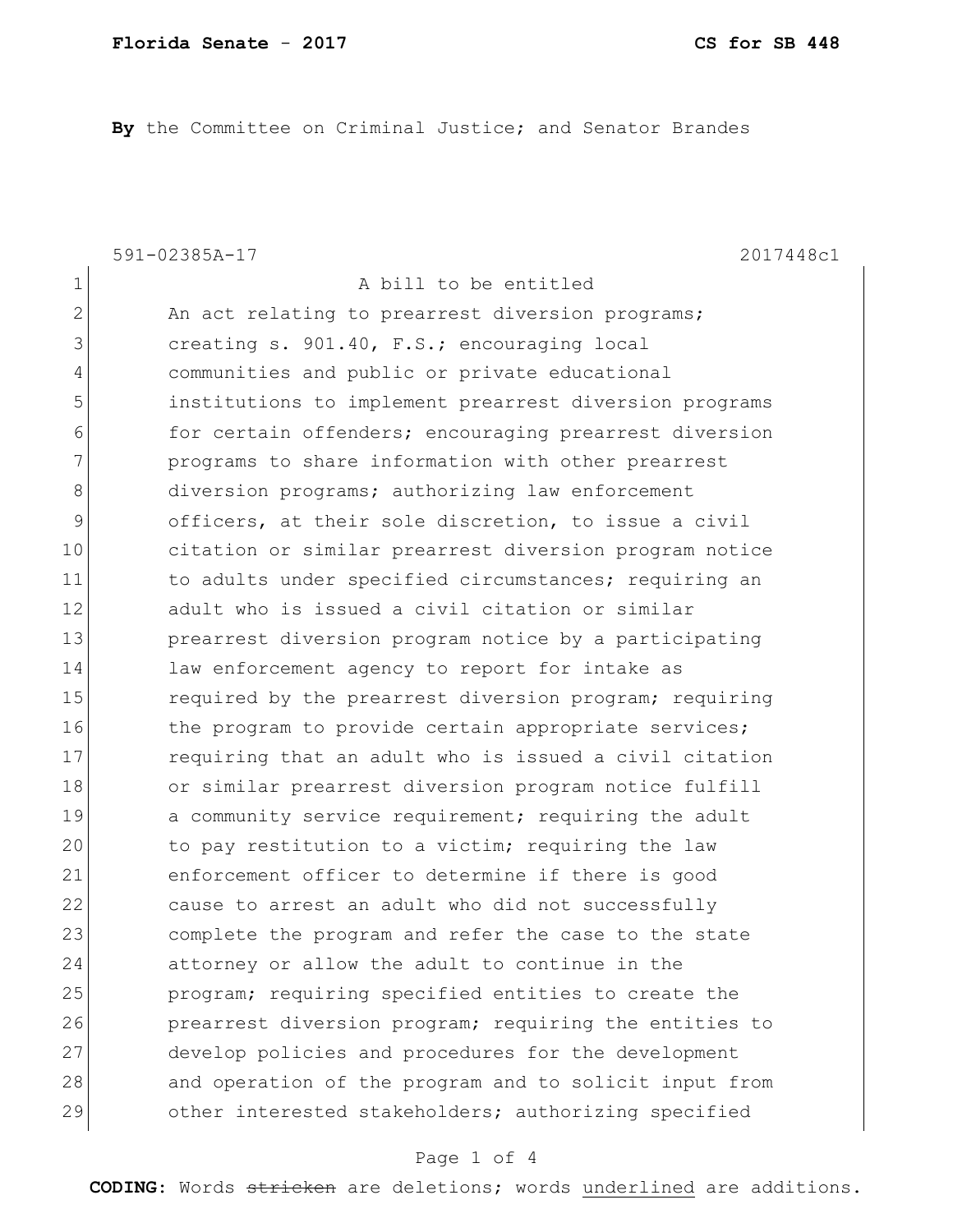|    | 591-02385A-17<br>2017448c1                                       |
|----|------------------------------------------------------------------|
| 30 | entities to operate the program; specifying how the              |
| 31 | misdemeanor offenses that are eligible for the                   |
| 32 | prearrest diversion program are selected; providing              |
| 33 | applicability; providing an effective date.                      |
| 34 |                                                                  |
| 35 | Be It Enacted by the Legislature of the State of Florida:        |
| 36 |                                                                  |
| 37 | Section 1. Section 901.40, Florida Statutes, is created to       |
| 38 | read:                                                            |
| 39 | 901.40 Prearrest diversion programs.-                            |
| 40 | (1) INTENT. - The Legislature encourages local communities       |
| 41 | and public or private educational institutions to implement      |
| 42 | prearrest diversion programs that afford certain adults who      |
| 43 | fulfill specified intervention and community service obligations |
| 44 | the opportunity to avoid an arrest record. The Legislature does  |
| 45 | not mandate that a particular prearrest diversion program for    |
| 46 | adults be adopted, but finds that the adoption of the model      |
| 47 | provided in this section would allow certain adults to avoid an  |
| 48 | arrest record, while ensuring that those adults receive          |
| 49 | appropriate intervention and fulfill community service           |
| 50 | obligations. If a prearrest diversion program is implemented,    |
| 51 | the program is encouraged to share information with other        |
| 52 | prearrest diversion programs.                                    |
| 53 | (2) MODEL PREARREST DIVERSION PROGRAM.-Local communities         |
| 54 | and public or private educational institutions may adopt a       |
| 55 | program in which:                                                |
| 56 | (a) Law enforcement officers, at their sole discretion, may      |
| 57 | issue a civil citation or similar prearrest diversion program    |
| 58 | notice to certain adults who commit a qualifying misdemeanor     |
|    | Page 2 of 4                                                      |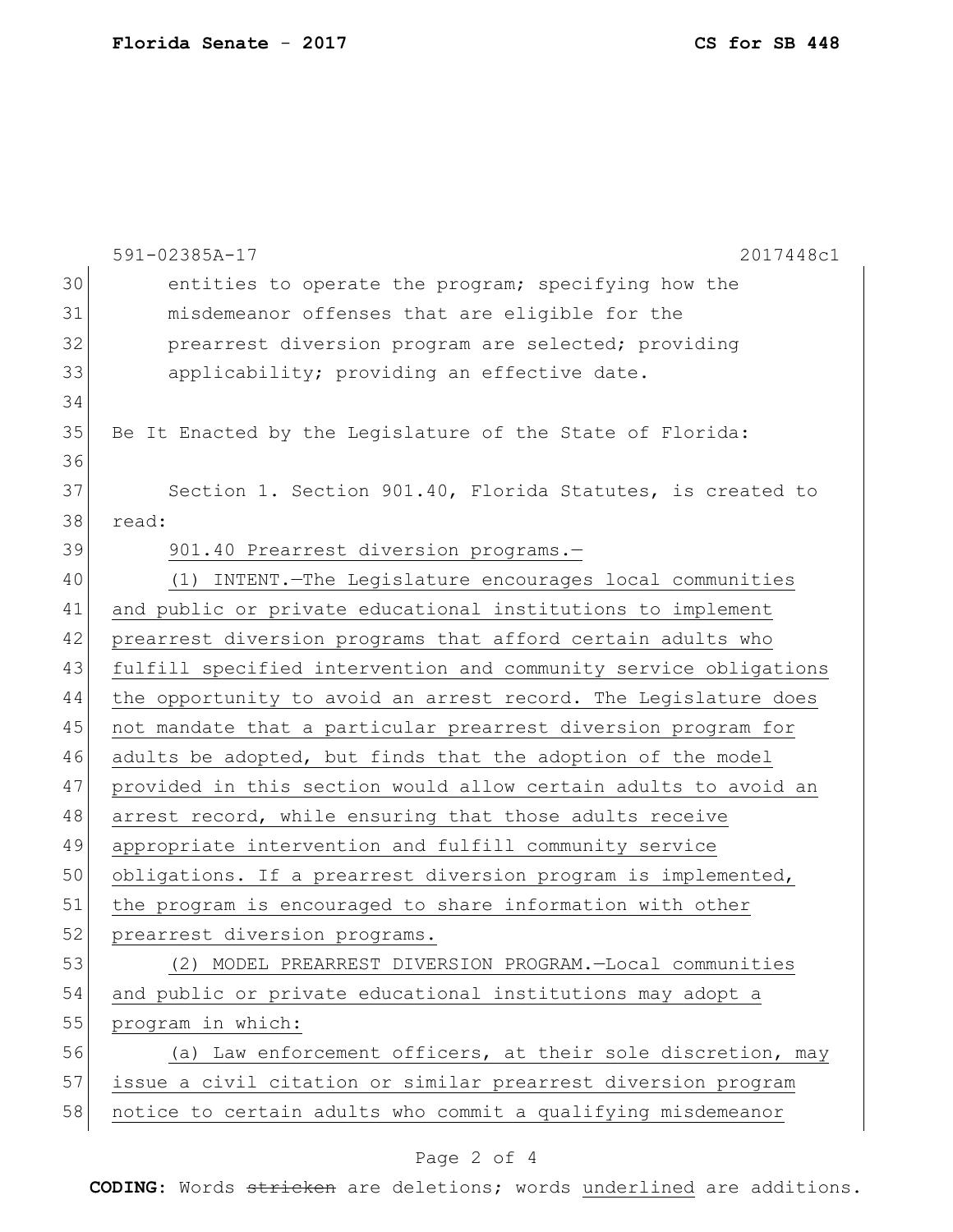591-02385A-17 2017448c1 59 offense selected by the program. A civil citation or similar 60 prearrest diversion program notice may be issued if the adult: 61 1. Admits that he or she committed the offense or does not 62 contest the offense; and 63 2. Has not previously been arrested and has not received an 64 adult civil citation or similar prearrest diversion program 65 notice, unless the terms of the local adult prearrest diversion 66 program allow otherwise. 67 (b) An adult who receives a civil citation or similar 68 prearrest diversion program notice shall report for intake as 69 required by the local prearrest diversion program and shall be 70 provided appropriate assessment, intervention, education, and 71 behavioral health care services by the program. While in the 72 local prearrest diversion program, the adult shall perform 73 community service hours as specified by the program. The adult 74 shall pay restitution due to the victim as a program 75 requirement. If the adult does not successfully complete the 76 prearrest diversion program, the law enforcement officer shall 77 determine if there is good cause to arrest the adult for the 78 original misdemeanor offense and refer the case to the state 79 attorney to determine if prosecution is appropriate or allow the 80 adult to continue in the program. 81 (3) PROGRAM DEVELOPMENT; IMPLEMENTATION; OPERATION. 82 Representatives of participating law enforcement agencies, a 83 representative of the program services provider, the public 84 defender, the state attorney, and the clerk of the circuit court 85 shall create the prearrest diversion program and develop its 86 policies and procedures, including, but not limited to, 87 eligibility criteria, program implementation and operation, and

## Page 3 of 4